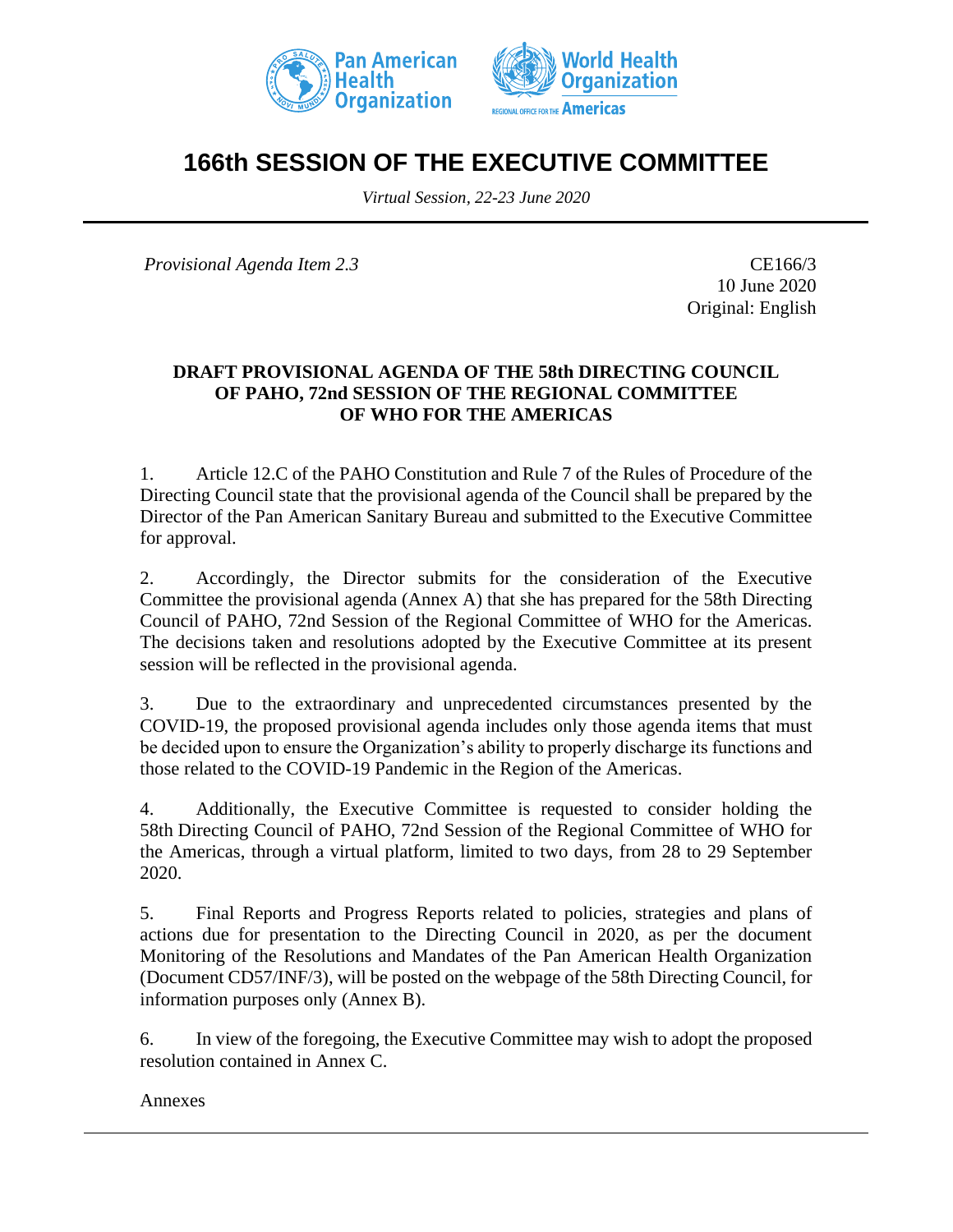



# **58th DIRECTING COUNCIL**

# *72nd SESSION OF THE REGIONAL COMMITTEE OF WHO FOR THE AMERICAS*

*Washington, D.C., USA, 28 September-2 October 2020*

CE166/3 Annex A

*Provisional Agenda Item 2.5*

CD58/1 15 May 2020 Original: English

## **PROVISIONAL AGENDA**

#### **1. Opening of the Session**

#### **2. Procedural Matters**

- 2.1 Appointment of the Committee on Credentials *(Rule 31, Rules of Procedure)*
- 2.2 Election of Officers *(Rule 16, Rules of Procedure)*
- 2.3 Establishment of a Working Party to Study the Application of Article 6.B of the PAHO Constitution *(Rule 34, Rules of Procedure)*
- 2.4 Establishment of the General Committee *(Rule 32, Rules of Procedure)*
- 2.5 Adoption of the Agenda *(Rule 10, Rules of Procedure)*

## **3. Constitutional Matters**

3.1 Annual Report of the President of the Executive Committee *(Article 9.C, PAHO Constitution)*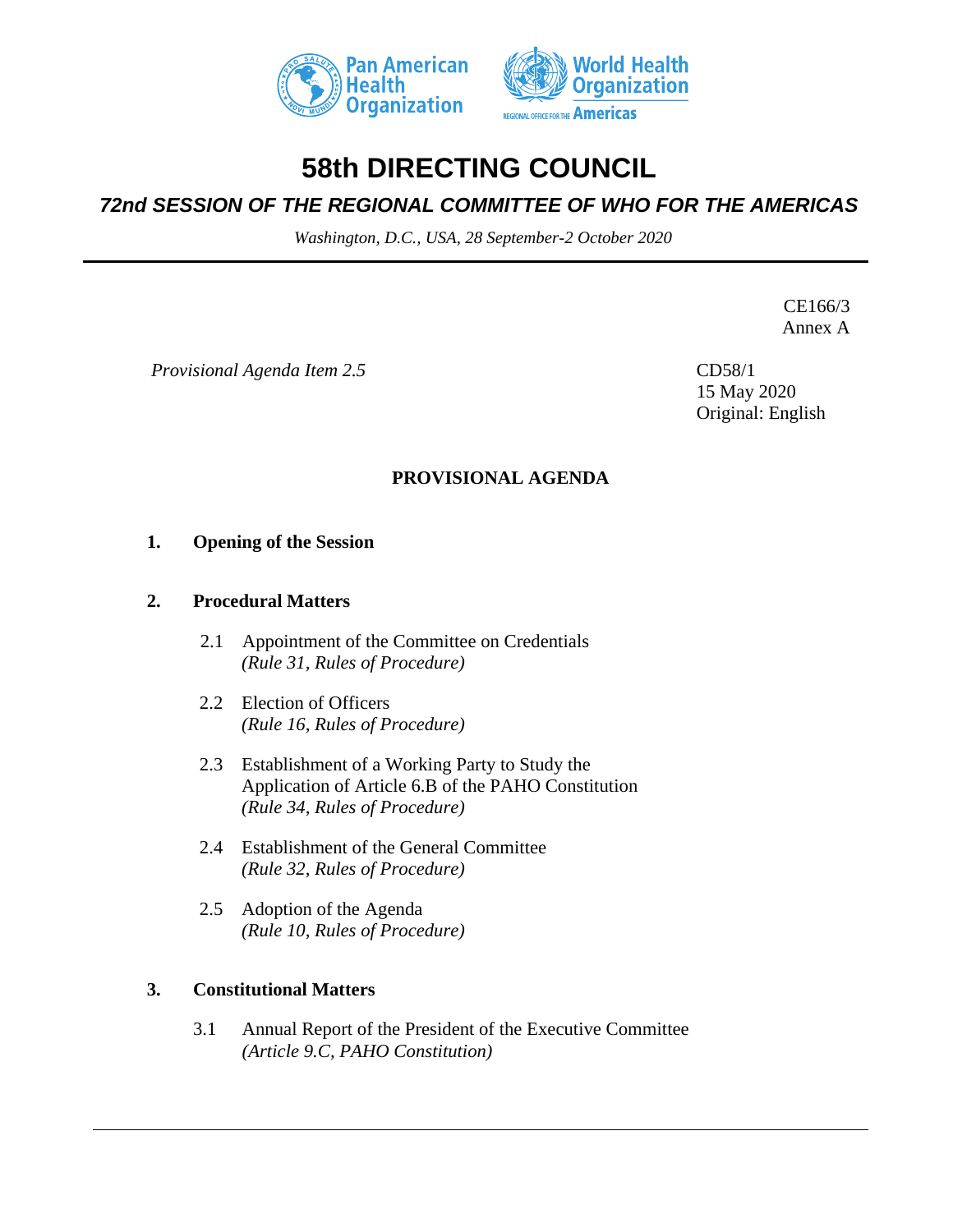# **3. Constitutional Matters** *(cont.)*

- 3.2 Annual Report of the Director of the Pan American Sanitary Bureau *(Article 9.C, PAHO Constitution)*
- 3.3 Election of Three Member States to the Executive Committee on the Expiration of the Periods of Office of Belize, Canada, and Peru *(Articles 9.B and 15.A, PAHO Constitution)*

## **4. Program Policy Matters**

- 4.1 Report of the End-of-biennium Assessment of the PAHO Program and Budget 2018-2019/ Final Report on the Implementation of the PAHO Strategic Plan 2014-2019
- 4.2 COVID-19 Pandemic in the Region of the Americas *(Resolution CE166.R\_\_)*
- 4.3 PAHO Governance Reform *(Resolution CE166.R\_\_)*
- 4.4 Current Financial Situation and Adjustments to the Pan American Health Organization Strategic Priorities *(Resolution CESS1.R2)*

## **5. Administrative and Financial Matters**

- 5.1 Report on the Collection of Assessed Contributions (*Resolution CE166.R* )
- 5.2 Financial Report of the Director and Report of the External Auditor for 2019
- 5.3 Status and Authorized Level of the Working Capital Fund *(Resolution CE166.R\_\_)*
- 5.4 Programming of the Budget Surplus
- 5.5 Programming of the Revenue Surplus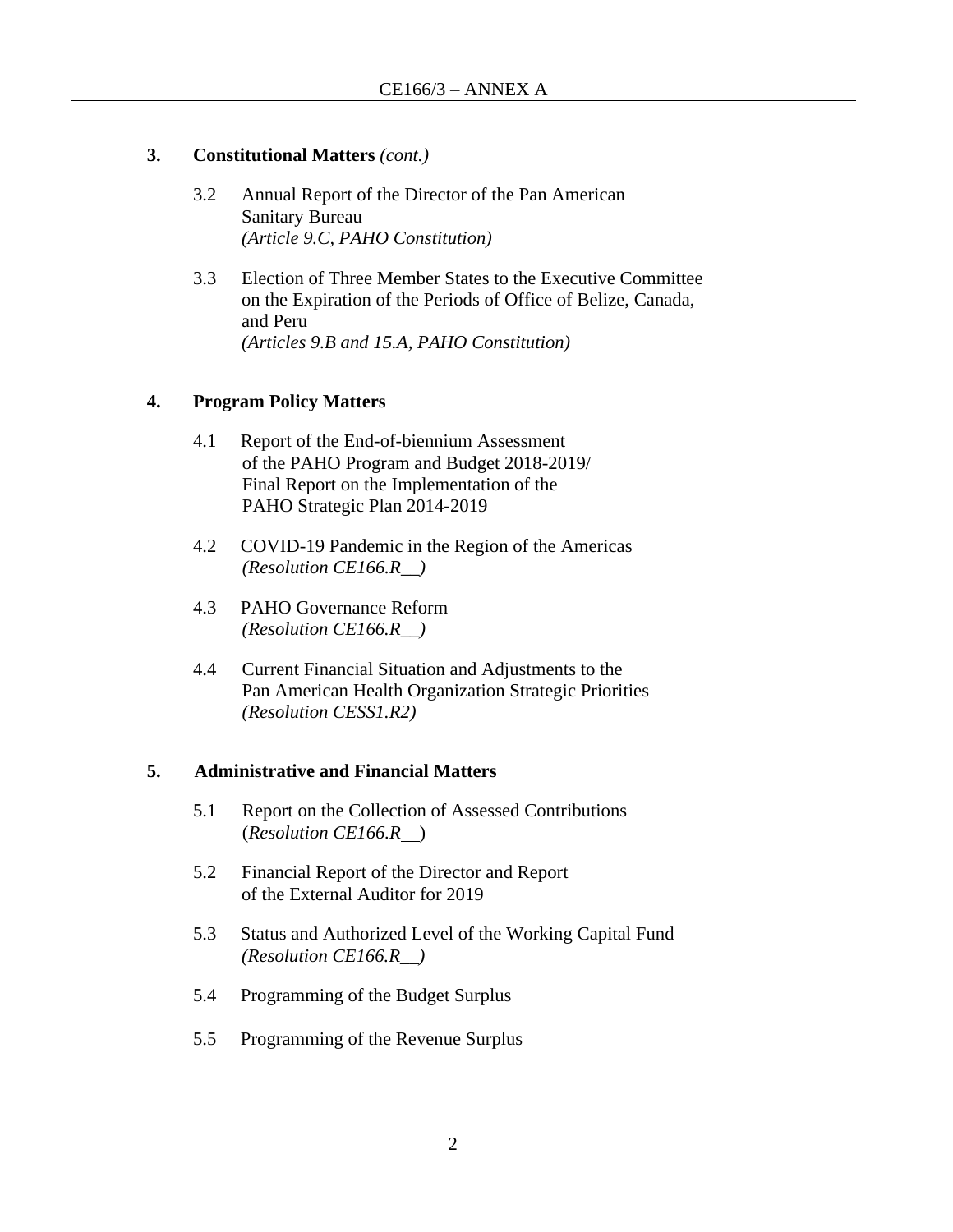# **5. Administrative and Financial Matters** *(cont.)*

- 5.6 Amendments to the Financial Regulations and Financial Rules of PAHO *(Resolution CE166.R\_\_)*
- 5.7 Update on the Appointment of the External Auditor of PAHO for 2022-2023
- 5.8 Review of the Charge Assessed on the Procurement of Public Health Supplies for Member States *(Resolution CE166.R\_\_)*

# **6. Selection of Member States to Boards and Committees**

6.1 Election of Two Members to the Advisory Committee of the Latin American and Caribbean Center on Health Sciences Information (BIREME)

# **7. Matters for Information**

7.1 Implementation of the International Health Regulations

# **8. Other Matters**

**9. Closure of the Session**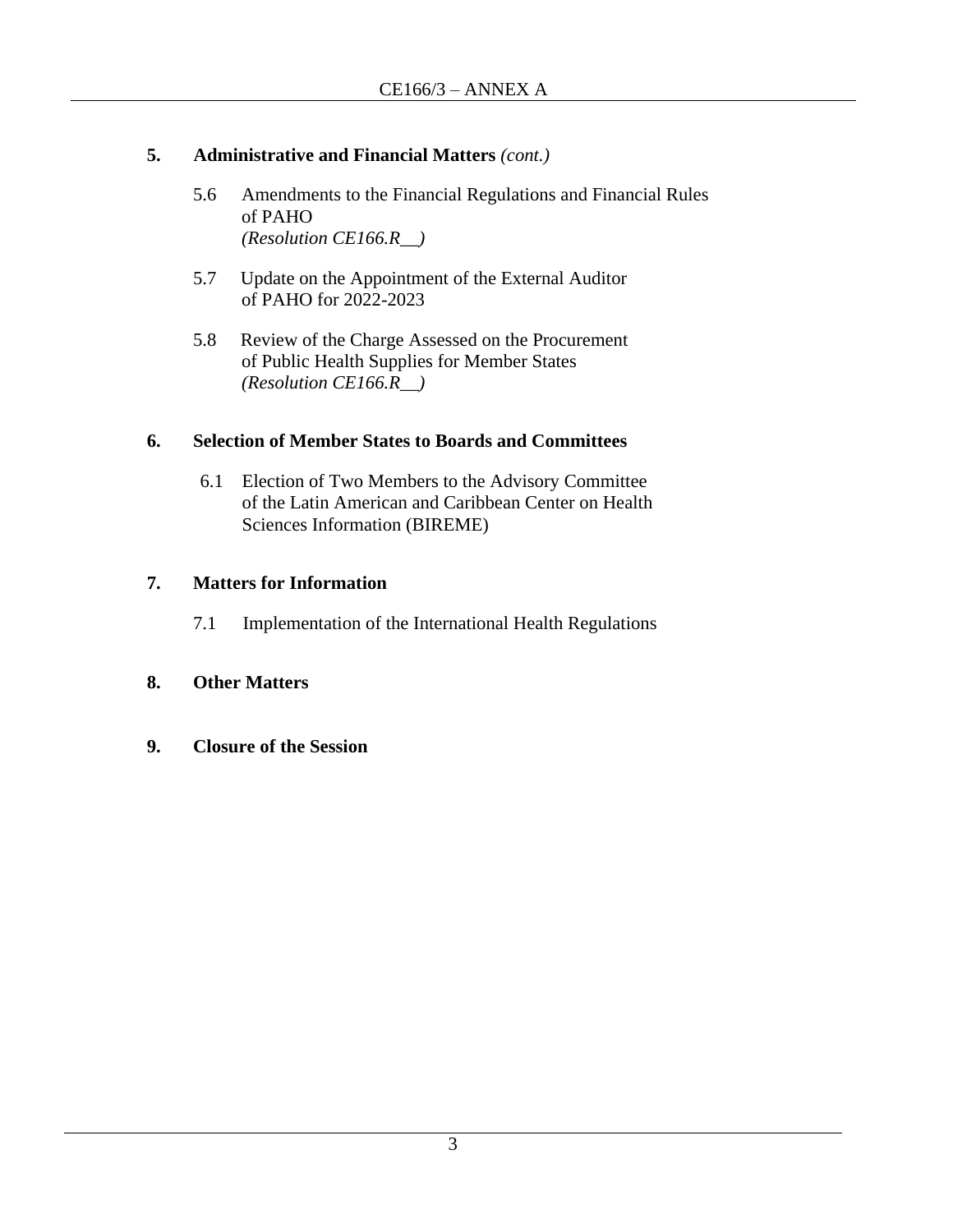#### **Annex B**

# **Final Reports and Progress Reports on Policies, Strategies and Plans of Action Due for Presentation to the Directing Council in 2020<sup>1</sup>**

| <b>Matters for Information</b>                                                                                                                                        |
|-----------------------------------------------------------------------------------------------------------------------------------------------------------------------|
| Plan of Action for the Prevention of Blindness and Visual Impairment:<br><b>Final Report</b><br>(Resolution CD53.R8 $[2014]$ )                                        |
| Plan of Action on Health in All Policies: Final Report<br>(Resolution CD53.R2 $[2014]$ )                                                                              |
| Strategy and Plan of Action on Dementias in Older Persons: Final Report<br>(Resolution CD54. R11 [2015])                                                              |
| Plan of Action for the Prevention of Obesity in Children and Adolescents:<br><b>Final Report</b><br>(Resolution CD53.R13 [2014])                                      |
| Plan of Action for the Prevention and Control of Noncommunicable Diseases:<br><b>Final Report</b><br>(Resolution CD52.R9 $[2013]$ )<br>(Resolution CD48.R9 $[2008]$ ) |
| Plan of Action on Disabilities and Rehabilitation: Final Report<br>(Resolution CD53.R12 [2014])                                                                       |
| Plan of Action for Universal Access to Safe Blood: Final Report<br>(Resolution CD53.R6 [2014])                                                                        |
| Plan of Action for the Prevention and Control of Viral Hepatitis:<br><b>Final Report</b><br>(Resolution CD54.R7 $[2015]$ )                                            |
| Plan of Action for the Prevention and Control of Tuberculosis:<br><b>Final Report</b><br>(Resolution CD54.R10 [2015])                                                 |
| Strategy for Arboviral Disease Prevention and Control: Final Report<br>(Resolution CD55.R6 $[2016]$ )                                                                 |

<sup>&</sup>lt;sup>1</sup> These items will be posted on the webpage of the 58th Directing Council, for information purposes only.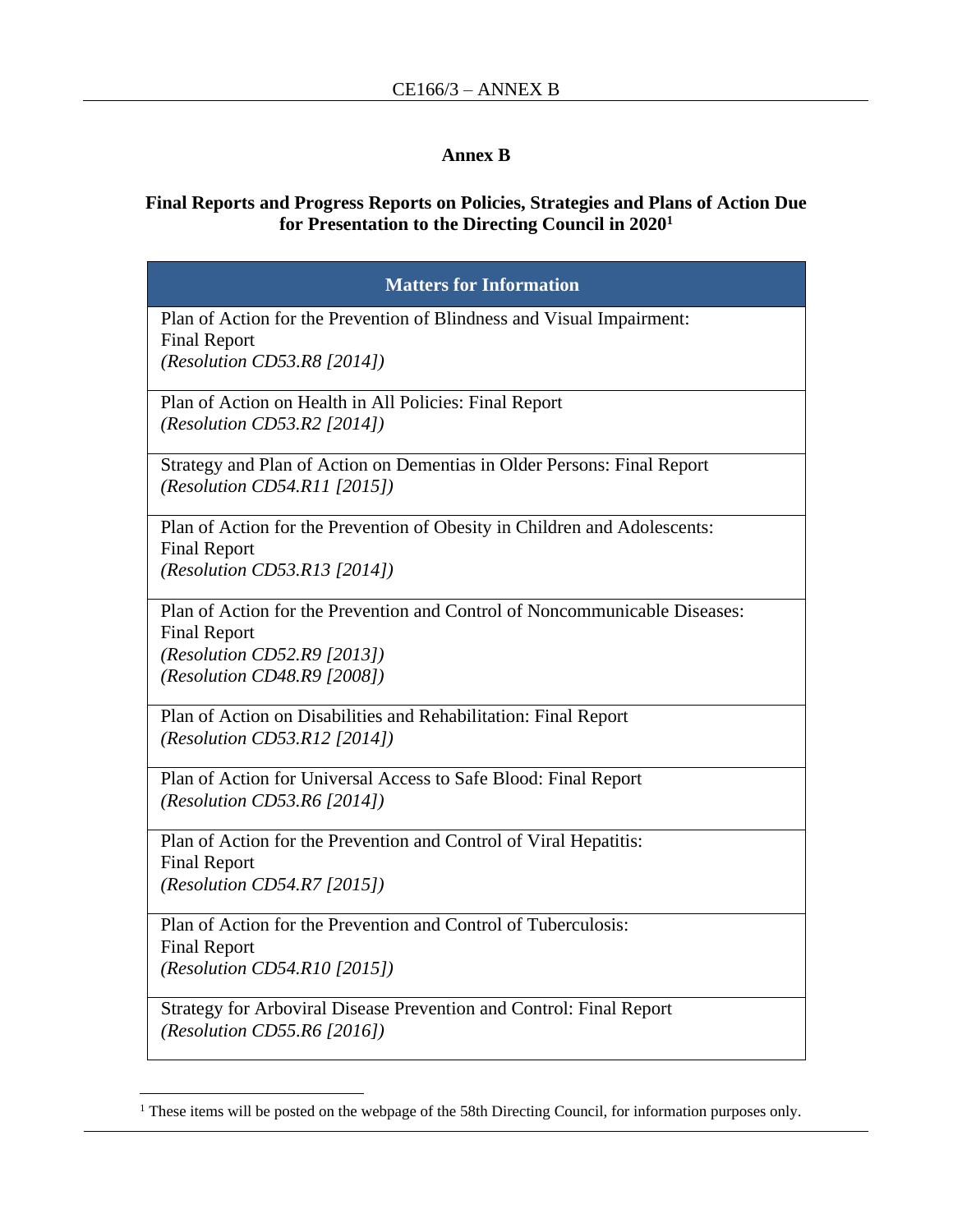| <b>Matters for Information</b>                                                                                                                                                                       |
|------------------------------------------------------------------------------------------------------------------------------------------------------------------------------------------------------|
| Plan of Action for the Coordination of Humanitarian Assistance:<br><b>Final Report</b><br>(Resolution CD53.R9 $[2014]$ )                                                                             |
| Health, Drinking Water, and Sanitation in Sustainable Human Development:<br><b>Final Report</b><br>(Resolution CD43.R15 [2001])                                                                      |
| Progress Reports on Technical Matters:                                                                                                                                                               |
| Plan of Action on Workers' Health: Midterm Review<br>$A_{\cdot}$<br>(Resolution CD54.R6 $[2015]$ )                                                                                                   |
| Strategy and Plan of Action to Strengthen Tobacco Control in the Region<br><b>B.</b><br>of the Americas 2018-2022: Midterm Review<br>(Resolution CSP29.R12 [2017])<br>(Resolution CD50.R6 $[2010]$ ) |
| Plan of Action for Disaster Risk Reduction 2016-2021: Progress Report<br>$C_{\cdot}$<br>(Resolution CD55.R10 [2016])                                                                                 |
| PAHO Gender Equality Policy: Progress Report<br>D.<br>(Resolution CD46.R16 [2005])<br>(Resolution CD49.R12 [2009])                                                                                   |
| Strengthening National Regulatory Authorities for Medicines and Biologicals:<br>E.<br><b>Progress Report</b><br>(Resolution CD50.R9 $[2010]$ )                                                       |
| <b>Resilient Health Systems: Progress Report</b><br>F.<br>(Resolution CD55.R8 $[2016]$ )                                                                                                             |
| Plan of Action for the Strengthening of Vital Statistics 2017-2022:<br>G.<br><b>Midterm Review</b><br>$(Resolution \; CSP29.R4 \; [2017])$                                                           |